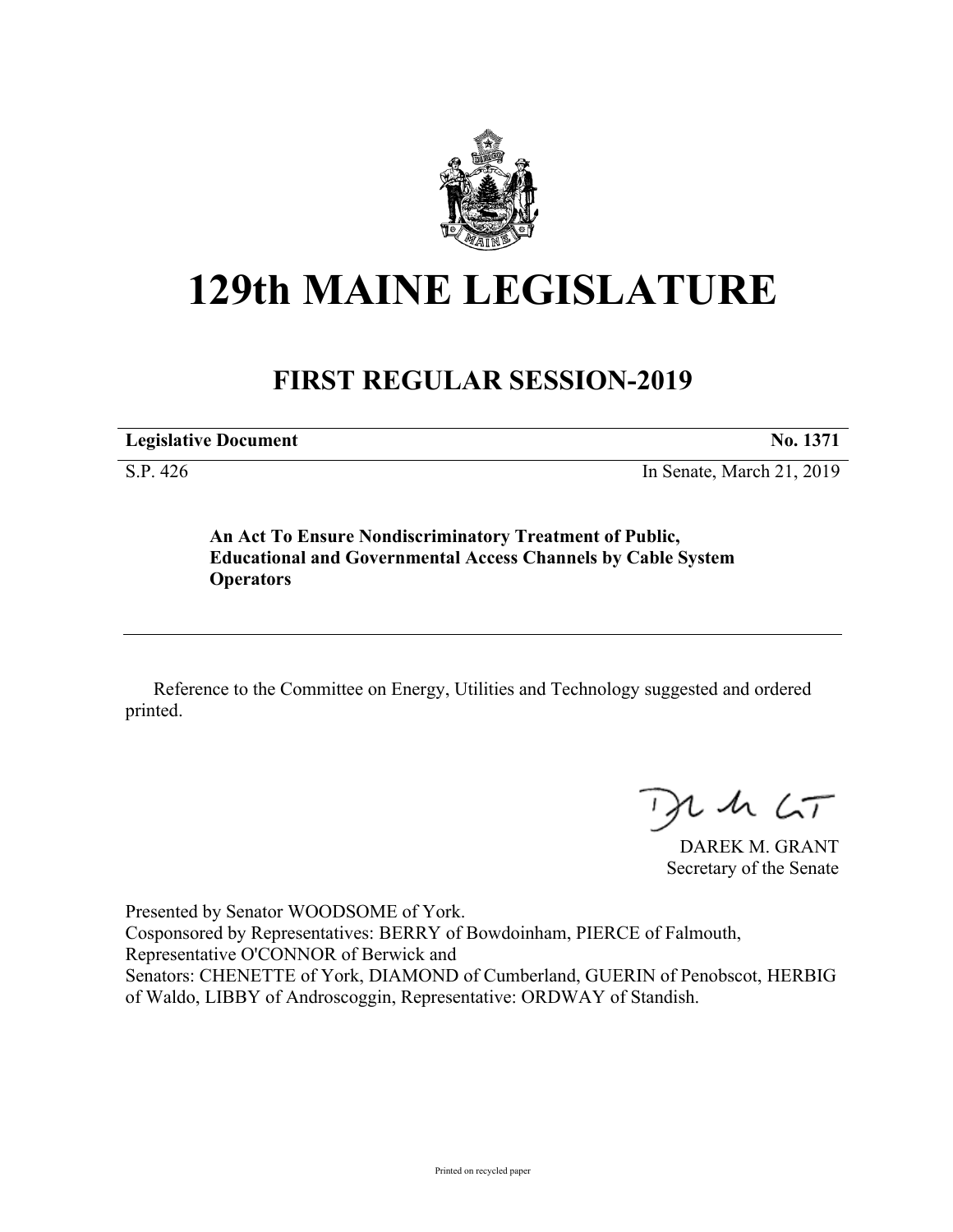| $\mathbf{1}$ | Be it enacted by the People of the State of Maine as follows:                            |
|--------------|------------------------------------------------------------------------------------------|
| $\sqrt{2}$   | Sec. 1. 30-A MRSA §3008, sub-§5, ¶[B and C, as enacted by PL 1987, c. 737,               |
| 3            | Pt. A, §2 and Pt. C, §106 and amended by PL 1989, c. 6; c. 9, §2; and c. 104, Pt. C, §§8 |
| 4            | and 10, are further amended to read:                                                     |
| 5            | B. A line extension policy, which must specify a minimum density requirement of no       |
| 6            | more than 15 residences per linear strand mile of aerial cable for areas in which the    |
| $\tau$       | cable system operator will make cable television service available to every residence;   |
| 8            | C. A provision for renewal, the term of which may not exceed 15 years. A provision       |
| 9            | for automatic renewal or other provision for extending the initial term is prohibited.   |
| 10           | Franchise renewal is governed by section 3010, subsection 5-C;                           |
| 11           | Sec. 2. 30-A MRSA §3008, sub-§5, ¶D, as amended by PL 2007, c. 548, §1, is               |
| 12           | further amended to read:                                                                 |
| 13           | D. Procedures for the investigation and resolution of complaints by the cable system     |
| 14           | operator; and                                                                            |
| 15           | Sec. 3. 30-A MRSA §3008, sub-§5, ¶D-1 is enacted to read:                                |
| 16           | D-1. A provision for the use and support of public, educational and governmental         |
| 17           | access channels, which must be carried in the same manner and numerical location         |
| 18           | sequence as are the local broadcast channels originating from the State and carried on   |
| 19           | the cable television system pursuant to section 3010, subsection 5-A; and                |
| 20           | <b>Sec. 4. 30-A MRSA §3008, sub-§7, as enacted by PL 2007, c. 548, §1, is</b>            |
| 21           | amended to read:                                                                         |
| 22           | 7. Model franchise agreement. The Department of Administrative and Financial             |
| 23           | Services, Office of Information Technology, or a successor state agency, referred to in  |
| 24           | this subsection as "the office," shall develop and may update and amend a model          |
| 25           | franchise agreement for use by any municipality and any cable system operator that       |
| 26           | mutually choose to adopt the model franchise agreement or any of its provisions. A cable |
| 27           | system operator may not modify or amend the model franchise agreement without the        |
| 28           | consent of the municipality. The office shall make the model franchise agreement         |
| 29           | available on its publicly accessible website. In the development of the model franchise  |
| 30           | agreement, the office shall, at a minimum, consider the following issues:                |
| 31           | A. Franchise fees;                                                                       |
| 32           | B. Build-out requirements;                                                               |
| 33           | C. Public, educational and governmental access channels and reasonable facility          |
| 34           | support for such channels;                                                               |
| 35           | D. Customer service standards;                                                           |
| 36           | E. The disparate needs of the diverse municipalities in this State; and                  |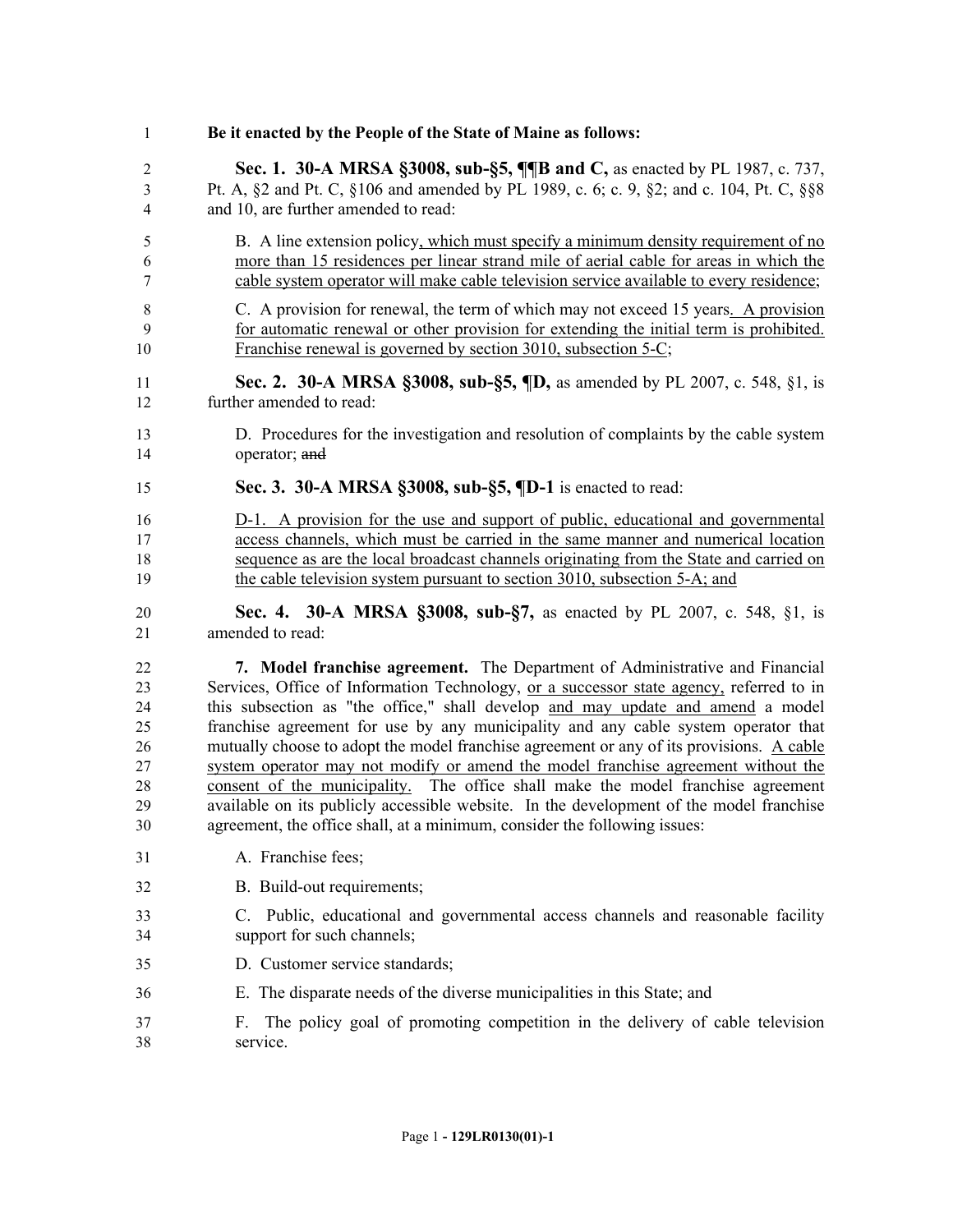This subsection does not allow the office to establish prices for any cable television service or to regulate the content of cable television service.

 **Sec. 5. 30-A MRSA §3010, first ¶,** as amended by PL 2007, c. 548, §2, is further amended to read:

 This section applies to every franchisee. For purposes of this section, "franchisee" means a cable system operator that is granted a franchise by a municipality in accordance with section 3008. For purposes of this section, "cable system operator" and "cable television service" have the same meanings as in section 3008, except that "cable system operator" includes a multichannel video programming distributor as defined in 47 United States Code, Section 522(13). For purposes of this section, "originator" means a local unit of government or the entity to which a local unit of government has assigned responsibility for managing public, educational and governmental access channels.

**Sec. 6. 30-A MRSA §3010, sub-§§5-A, 5-B and 5-C** are enacted to read:

 **5-A. Public, educational and governmental access channels.** A cable system operator shall carry public, educational and governmental access channels on the cable system operator's basic cable or video service offerings or tiers. A cable system operator may not separate public, educational and governmental access channels numerically from other local broadcast channels carried on the cable system operator's basic cable or video service offerings or tiers and, in the event of a franchise license transfer, shall use the same channel numbers for the public, educational and governmental access channels as used for those channels by the incumbent cable system operator, unless prohibited by federal law. After the initial designation of public, educational and governmental access channel numbers, a cable system operator may not change the channel numbers without the agreement of the originator, unless the change is required by federal law.

 A cable system operator shall restore a public, educational or governmental access 26 channel that has been moved without the consent of the originator within the 24 months preceding the effective date of this subsection to its original location and channel number within 60 days after the effective date of this subsection.

 **5-B. Transmission.** A cable system operator shall retransmit public, educational and governmental access channel signals in the format in which they are received from the originator and at the same signal quality as that provided to all subscribers of the cable television service for local broadcast channels. A cable system operator may not diminish, down convert or otherwise tamper with the signal quality or format provided by the originator. A cable system operator shall deliver a public, educational or governmental access channel signal to the subscriber in a quality and format equivalent to the quality and format of local broadcast channel signals carried on the cable television service if provided as such by the originator. A cable system operator shall carry each public, educational or governmental access channel in both a high definition format and a standard digital format in the same manner as that in which local broadcast channels are provided, unless prohibited by federal law.

 A cable system operator, when requested, shall assist in providing the originator with access to the entity that controls the cable television service's electronic program guide so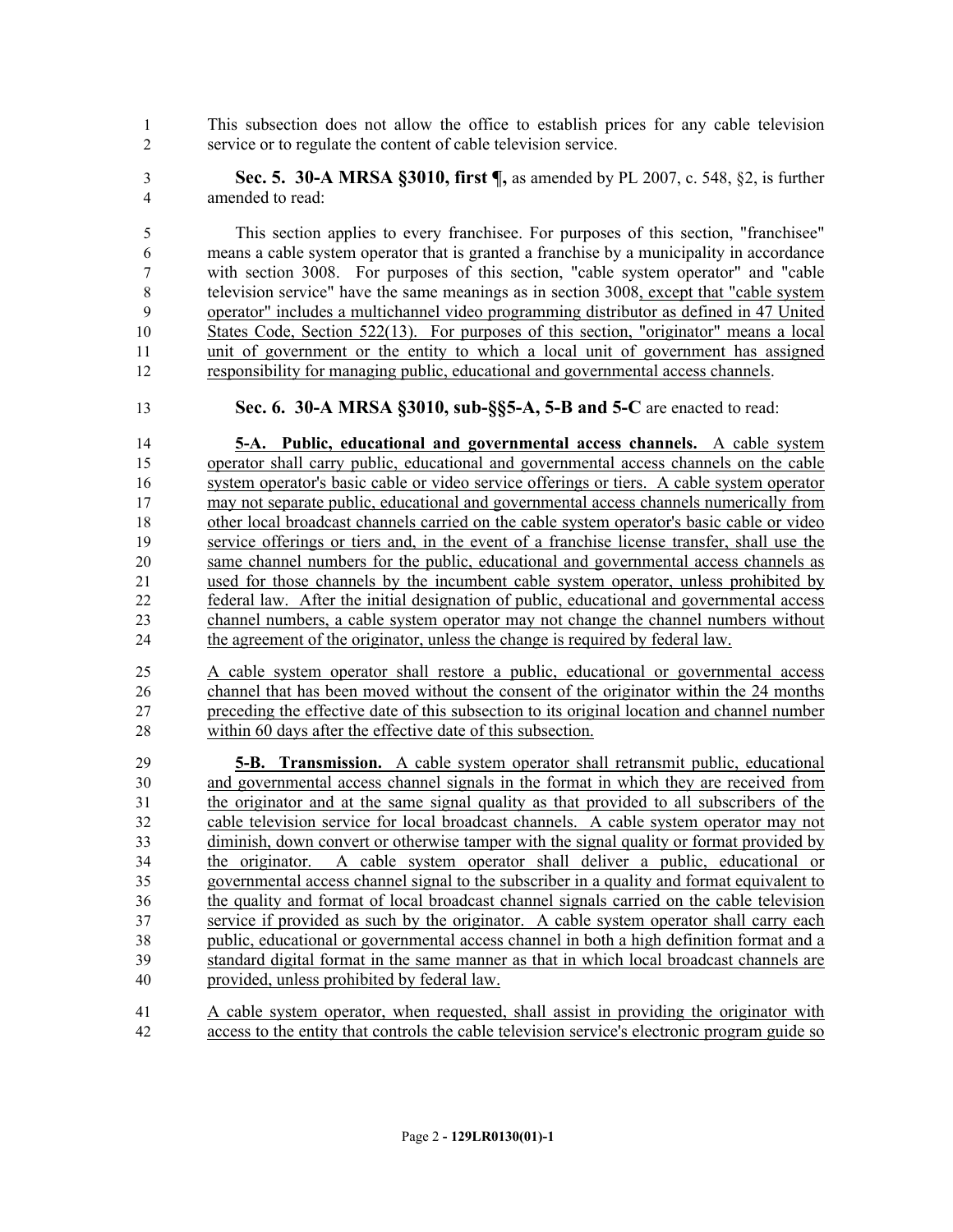that subscribers may view, select and record public, educational and governmental access channels in the same manner as that in which they view, select and record local broadcast channels. In addition, a cable system operator shall identify public, educational and governmental access channels on the electronic program guide in the same manner as that in which local broadcast channels are identified. This subsection does not obligate a cable system operator to list public, educational and governmental access channel content on channel cards and channel listings. If channels are selected by a viewer through a menu system, the cable system operator shall display the public, educational and governmental access channels' designations in a similar manner as that in which local broadcast channel designations are displayed.

 A cable system operator shall make available to the originator a toll-free telephone number with a direct line to a service technician who is familiar with the signal path and equipment associated with public, educational and governmental access channels on the cable television system for resolution of a signal quality problem.

- **5-C. Franchise renewals.** The franchise renewal process must be conducted in compliance with 47 United States Code, Section 546 and this subsection.
- A. A cable system operator shall maintain adequate personnel and resources to respond to municipal requests for renewal information in a timely manner. Failure to respond in a timely manner is a violation of the Maine Unfair Trade Practices Act.
- B. If an automatic renewal provision exists in a franchise agreement on the effective date of this subsection, the automatic renewal provision remains in effect until that franchise agreement expires. The cable system operator shall notify the franchising authority of the automatic renewal no later than 36 months in advance of the expiration of the franchise.
- C. A municipality may require maps, diagrams, annual reports and franchise fee statements at renewal, which the cable system operator shall make available upon reasonable notice. If information is proprietary, the municipality may execute a nondisclosure agreement with the cable system operator.

 **Sec. 7. Automatic renewal.** Notwithstanding the Maine Revised Statutes, Title 30-A, section 3010, subsection 5-C, paragraph B, an automatic renewal provision in a franchise agreement in effect between a municipality and a cable system operator on the effective date of this Act remains in effect if the renewal date is less than 36 months after the effective date of this Act.

**SUMMARY**

 This bill extends cable television service to rural areas by requiring all cable television franchises to provide line extensions with a minimum homes-per-mile requirement not to exceed 15 homes per mile.

 The bill prohibits automatic franchise renewals beyond the initial term of the franchise renewal period, except for automatic franchise renewals in effect on the effective date of this legislation, which require advance notification of expiration from